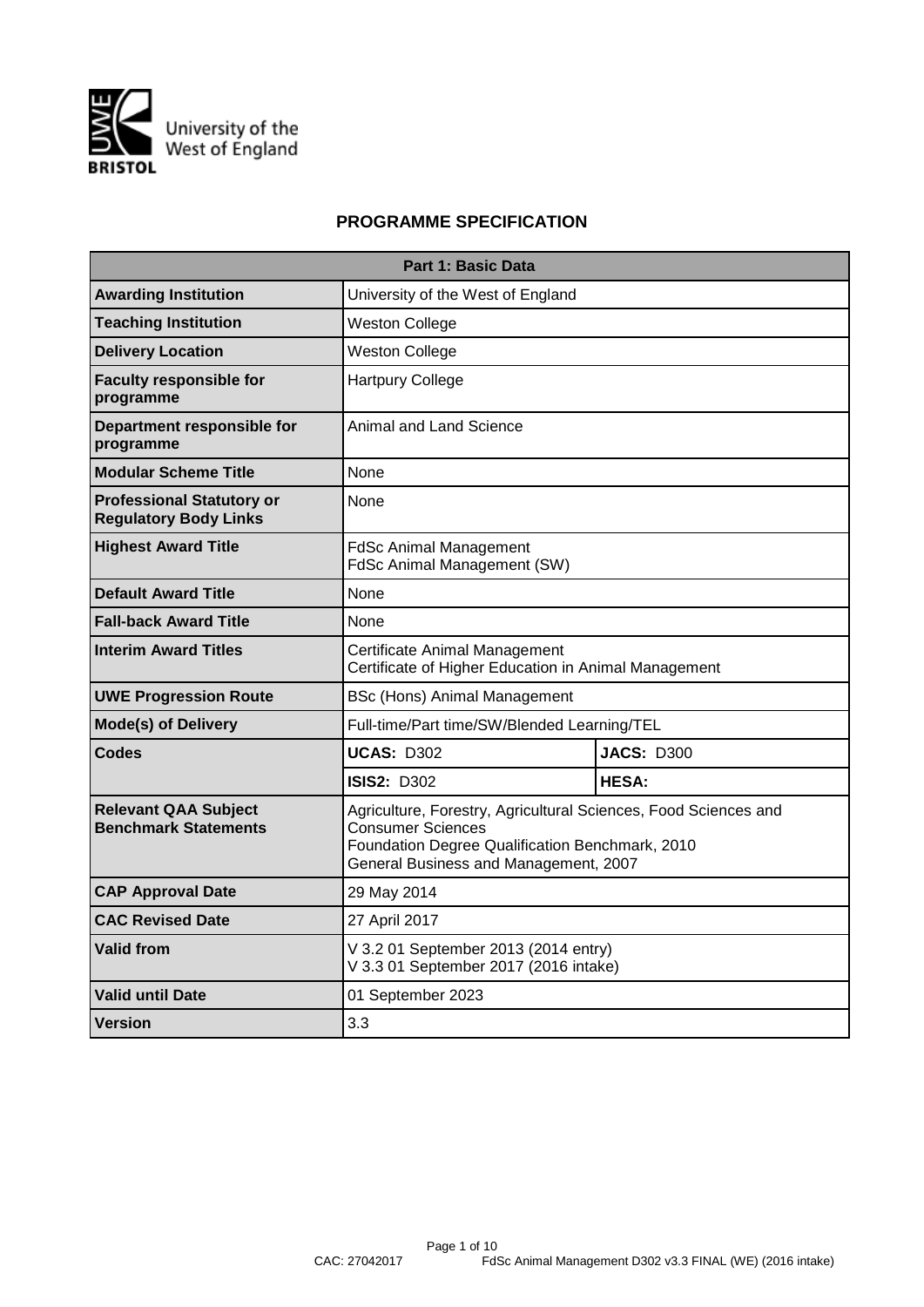# **Part 2: Educational Aims of the Programme**

The FdSc Animal Management programme is designed to develop students to have an understanding of all aspects of animal biology and specifically animal health and welfare. The programme will provide the students with the knowledge and skills to pursue a career in the professional care of animals. Graduates will have the relevant skills and knowledge to progress within higher education.

This programme will enable students to:

- 1 Access a distinctive approach to teaching, learning and assessment through the utilisation of work related and work based learning throughout the programme.
- 2 Enter a clear structure for training and progression within the animal industry.<br>3 Raise standards and skills levels within the animal industry.
- Raise standards and skills levels within the animal industry.
- 4 Appreciate Health and Safety legislation influencing work within the animal industry.<br>5 Understand and apply current welfare legislation.
- 5 Understand and apply current welfare legislation.<br>6 Develop a sound understanding of both the science
- Develop a sound understanding of both the science and the management skills needed to progress in animal related careers.
- 7 Understand the impact of animal husbandry on welfare.
- 8 Develop academic, professional, generic practical and employability skills which will equip them for gaining employment and being successful at work.
- 9 Prepare for progression to study higher degrees in the animal sector.
- 10 Engage with the management and care of animal in a variety of settings.
- 11 Effectively develop and utilise employability skills which will help them to function effectively as members of a flexible, adaptable and competitive workforce which will help to fulfil the skills shortage identified by LANTRA.

This programme is designed to equip graduates with the knowledge and ability needed to work within the rapidly expanding animal industry. Students will acquire essential practical experience (including the handling of animals, differentiating healthy and diseased animals, and general animal management), as well as in-depth theoretical knowledge (including health and disease, anatomy and physiology, nutrition, management and behaviour), with key transferable skills heavily embedded within all modules. The programme:

- 1 Develops basic scientific principles to instil a knowledge and understanding of the animal in health and disease, management and nutrition and uses this understanding to study animals in the context of present day industry and environment.
- 2 Prepares students for employment, in particular in animal-related employment (including laboratory technicians, animal sanctuaries, pet shops, boarding kennels, wildlife parks or various charitable organisations, such as Blue Cross, PDSA and RSPCA).
- 3 Provides students with an intellectual challenge based on a scientific and analytical approach.
- 4 Provides both group and autonomous 'hands-on' experience.<br>5 Examines health of companion, farm and exotic animals.
- Examines health of companion, farm and exotic animals.
- 6 Provide experience in handling companion, farm and exotic animals.<br>7 Practical experience in laboratory skills.
- 
- 7 Practical experience in laboratory skills. Develops the skills and qualities which will support students to achieve success in all aspects of personal and working life.
- 9 Provides students with the opportunity to build on previous achievement, however acquired, without the need to replace it.
- 10 Provides a basis for and encourages progression to top-up and further degree qualifications.

## **Programme requirements for the purposes of the Higher Education Achievement Record (HEAR)**

To successfully pass this programme the student must achieve 220 hours of Work Based Learning within a practice setting. This setting is to be anywhere where animal industry management skills are used – informal or formal – and could include for example businesses, voluntary or community based organisations, activity centres, as well as colleges, secondary and special schools. These contexts will enable them to use and apply their knowledge and skills as acquired during their course of study and to reflect upon their practice in the workplace to develop it further. Students will be required to pass a Work Based Experience module detailing their experiences across the programme in relation to the supporting nature of IT within the workplace.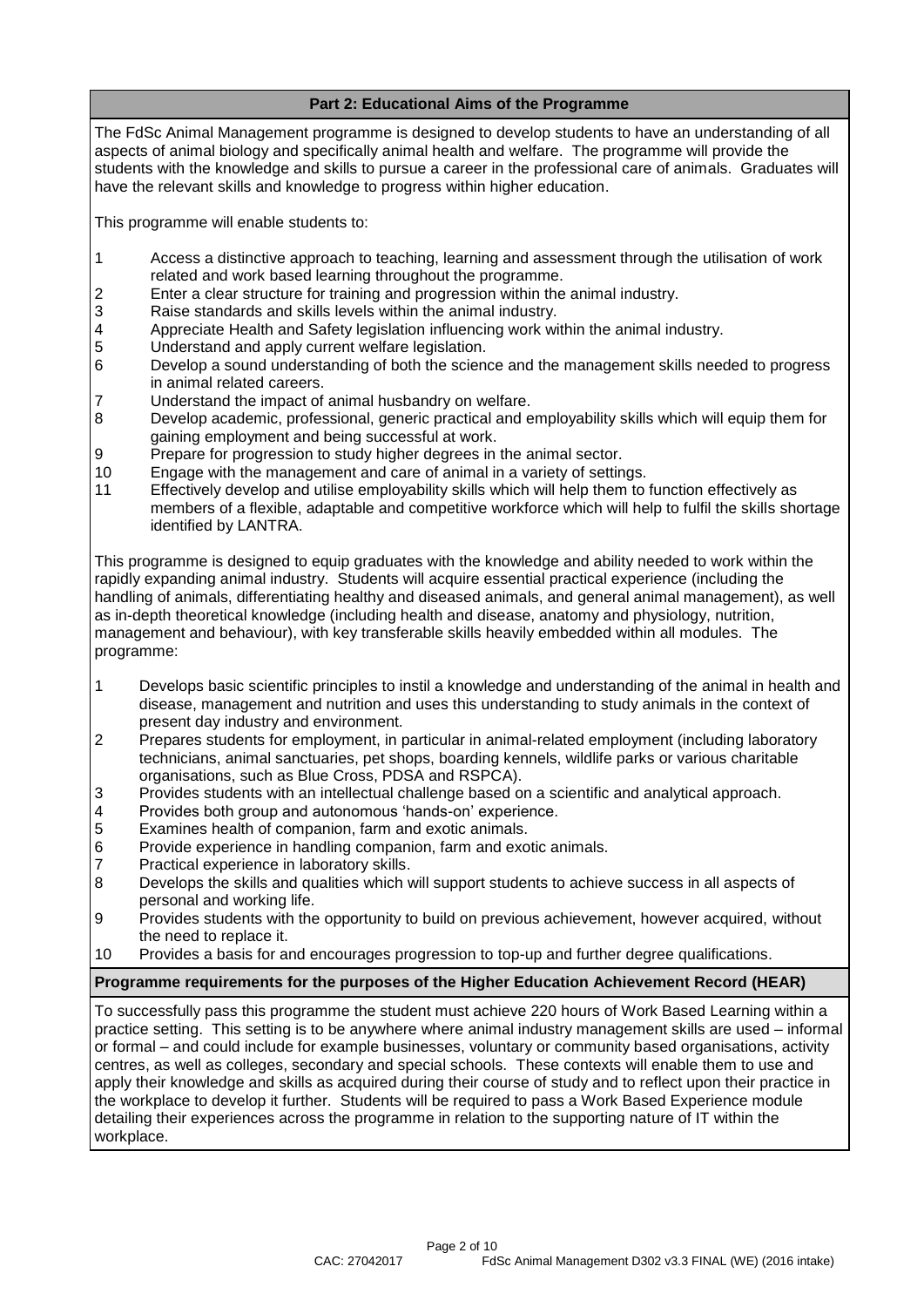|    | Part 3: Learning Outcomes of the Programme                                                                                                                                                                                                                                                                                                                                                                                                                                                                                      |                                 |                   |                 |                  |                                         |                        |                                           |                                      |                      |         |              |               |              |              |            |                                 |                   |
|----|---------------------------------------------------------------------------------------------------------------------------------------------------------------------------------------------------------------------------------------------------------------------------------------------------------------------------------------------------------------------------------------------------------------------------------------------------------------------------------------------------------------------------------|---------------------------------|-------------------|-----------------|------------------|-----------------------------------------|------------------------|-------------------------------------------|--------------------------------------|----------------------|---------|--------------|---------------|--------------|--------------|------------|---------------------------------|-------------------|
|    | The award route provides opportunities for students to develop and demonstrate knowledge and<br>understanding, qualities, skills and other attributes in the following areas:                                                                                                                                                                                                                                                                                                                                                   |                                 |                   |                 |                  |                                         |                        |                                           |                                      |                      |         |              |               |              |              |            |                                 |                   |
|    | The award provides opportunities for students to develop and demonstrate knowledge and understanding,<br>qualities, skills and other attributes in the areas more fully described below. These have taken account of the<br>relevant subject benchmark Agriculture, Forestry, Agricultural Sciences and Consumer Science and the QAA<br>Foundation degree benchmark. The Sector Skills Council, LANTRA guidance on the Foundation Degree<br>Framework for Animal Health and Welfare was used as guidance for programme content. |                                 |                   |                 |                  |                                         |                        |                                           |                                      |                      |         |              |               |              |              |            |                                 |                   |
|    | <b>Learning Outcomes:</b>                                                                                                                                                                                                                                                                                                                                                                                                                                                                                                       |                                 |                   |                 |                  |                                         |                        |                                           |                                      |                      |         |              |               |              |              |            |                                 |                   |
|    |                                                                                                                                                                                                                                                                                                                                                                                                                                                                                                                                 | e Nutrition<br>Animal and Equin | Animal Management | <b>Business</b> | ⋚<br>ntroduction | terinary<br>$\mathbf{c}$<br>ntroduction | s Biology<br>Mammalian | <b>Behavio</b><br>imal<br>৳<br>Principles | Biology<br>Animal<br>৳<br>Principles | lacement<br>Sandwich | Applied | Animal       | Anal<br>hata. | Ethics       | Field Cour   | ndependent | Financial<br>$\varpi$<br>Making | Method<br>esearch |
|    | A) Knowledge and understanding of:                                                                                                                                                                                                                                                                                                                                                                                                                                                                                              |                                 |                   |                 |                  |                                         |                        |                                           |                                      |                      |         |              |               |              |              |            |                                 |                   |
| 1  | The principles which relate theory to practice in animal studies;                                                                                                                                                                                                                                                                                                                                                                                                                                                               | ✓                               |                   |                 |                  |                                         |                        |                                           | ✓                                    |                      |         |              |               |              |              | ✓          |                                 |                   |
| 2  | The utilisation of information to prepare reasoned solutions to<br>problems:                                                                                                                                                                                                                                                                                                                                                                                                                                                    |                                 |                   |                 |                  |                                         |                        |                                           |                                      |                      |         |              |               |              |              |            |                                 |                   |
| 3  | The purpose and relevance of IT applications to the modern<br>manager;                                                                                                                                                                                                                                                                                                                                                                                                                                                          |                                 |                   |                 |                  |                                         |                        |                                           |                                      |                      |         |              |               |              |              |            |                                 |                   |
| 4  | Principles of animal management;                                                                                                                                                                                                                                                                                                                                                                                                                                                                                                |                                 |                   |                 |                  |                                         |                        |                                           |                                      |                      |         |              |               |              |              |            |                                 |                   |
| 5  | Ethical issues in management;                                                                                                                                                                                                                                                                                                                                                                                                                                                                                                   |                                 |                   |                 |                  |                                         |                        |                                           |                                      | ✓                    |         |              |               | ✓            |              | ✓          |                                 |                   |
| 6  | Business principles;                                                                                                                                                                                                                                                                                                                                                                                                                                                                                                            |                                 |                   |                 |                  |                                         |                        |                                           |                                      |                      |         |              |               |              |              |            |                                 |                   |
| 7  | Current literature relating to animal science;                                                                                                                                                                                                                                                                                                                                                                                                                                                                                  |                                 |                   |                 |                  |                                         |                        |                                           |                                      |                      |         |              |               |              |              |            |                                 |                   |
| 8  | Research, development and experimental design.                                                                                                                                                                                                                                                                                                                                                                                                                                                                                  | ✓                               |                   |                 |                  |                                         |                        | ✓                                         |                                      |                      |         |              |               |              |              |            |                                 | ✓                 |
| 9  | Theoretical diversity within the field of animal science/management<br>including companion and production animals, animal science,<br>including behaviour, welfare and animal health;                                                                                                                                                                                                                                                                                                                                           | ✓                               |                   |                 |                  |                                         |                        | ✓                                         |                                      |                      |         |              |               |              |              |            |                                 |                   |
| 10 | Practical animal production, animal handling and husbandry and<br>scientific techniques in the laboratory/field;                                                                                                                                                                                                                                                                                                                                                                                                                |                                 |                   |                 |                  |                                         |                        |                                           |                                      |                      |         |              |               |              |              |            |                                 |                   |
| 11 | Research skills to facilitate further study at honours level.                                                                                                                                                                                                                                                                                                                                                                                                                                                                   | ✓                               |                   |                 |                  |                                         |                        | ✓                                         |                                      |                      |         |              |               |              | $\checkmark$ | ÷√         | $\checkmark$                    |                   |
|    | (B) Intellectual Skills                                                                                                                                                                                                                                                                                                                                                                                                                                                                                                         |                                 |                   |                 |                  |                                         |                        |                                           |                                      |                      |         |              |               |              |              |            |                                 |                   |
| 1  | Seek, describe and interpret information;                                                                                                                                                                                                                                                                                                                                                                                                                                                                                       |                                 |                   |                 |                  |                                         |                        |                                           |                                      |                      |         |              |               |              |              |            |                                 |                   |
| 2  | Describe, interpret and organise data;                                                                                                                                                                                                                                                                                                                                                                                                                                                                                          |                                 |                   |                 |                  |                                         |                        |                                           |                                      |                      |         |              |               |              |              |            |                                 |                   |
| 3  | Identify and express key themes in written work and oral<br>presentations;                                                                                                                                                                                                                                                                                                                                                                                                                                                      |                                 |                   |                 |                  |                                         |                        |                                           |                                      |                      |         |              |               |              |              |            |                                 |                   |
| 4  | Apply given tools/methods accurately and carefully to a well-<br>defined problem and draw appropriate conclusions;                                                                                                                                                                                                                                                                                                                                                                                                              |                                 |                   |                 |                  |                                         |                        |                                           |                                      |                      |         |              |               |              | ✓            |            |                                 |                   |
| 5  | Identify, describe and analyse problem situations;                                                                                                                                                                                                                                                                                                                                                                                                                                                                              |                                 |                   |                 |                  |                                         |                        |                                           |                                      |                      |         |              |               |              |              |            |                                 |                   |
| 6  | Allocate priorities, identify suitable solutions and draw appropriate<br>conclusions;                                                                                                                                                                                                                                                                                                                                                                                                                                           |                                 |                   |                 |                  |                                         |                        |                                           |                                      |                      |         |              |               |              |              |            |                                 |                   |
| 7  | Understand and apply numerical conventions, interpreting trends<br>and data.                                                                                                                                                                                                                                                                                                                                                                                                                                                    | ✓                               |                   |                 |                  |                                         |                        |                                           |                                      |                      |         |              |               |              | ✓            |            |                                 |                   |
| 8  | Use statistics effectively in the presentation of an argument;                                                                                                                                                                                                                                                                                                                                                                                                                                                                  |                                 |                   |                 |                  |                                         |                        |                                           |                                      |                      |         |              |               |              |              |            |                                 |                   |
| 9  | Reflect on actions and priorities;                                                                                                                                                                                                                                                                                                                                                                                                                                                                                              | ✓                               |                   |                 |                  |                                         |                        |                                           |                                      | $\checkmark$         |         |              |               |              |              |            |                                 |                   |
| 10 | Formulate effective strategies for achieving goals;                                                                                                                                                                                                                                                                                                                                                                                                                                                                             |                                 | ✓                 |                 |                  |                                         |                        |                                           |                                      |                      |         | $\checkmark$ |               |              | ✓            |            |                                 |                   |
| 11 | Debate issues in relation to more general ethical perspectives.                                                                                                                                                                                                                                                                                                                                                                                                                                                                 |                                 | ✓                 |                 | ✓                | ⊹ √                                     |                        |                                           |                                      |                      |         |              |               | $\checkmark$ | ✓            |            |                                 |                   |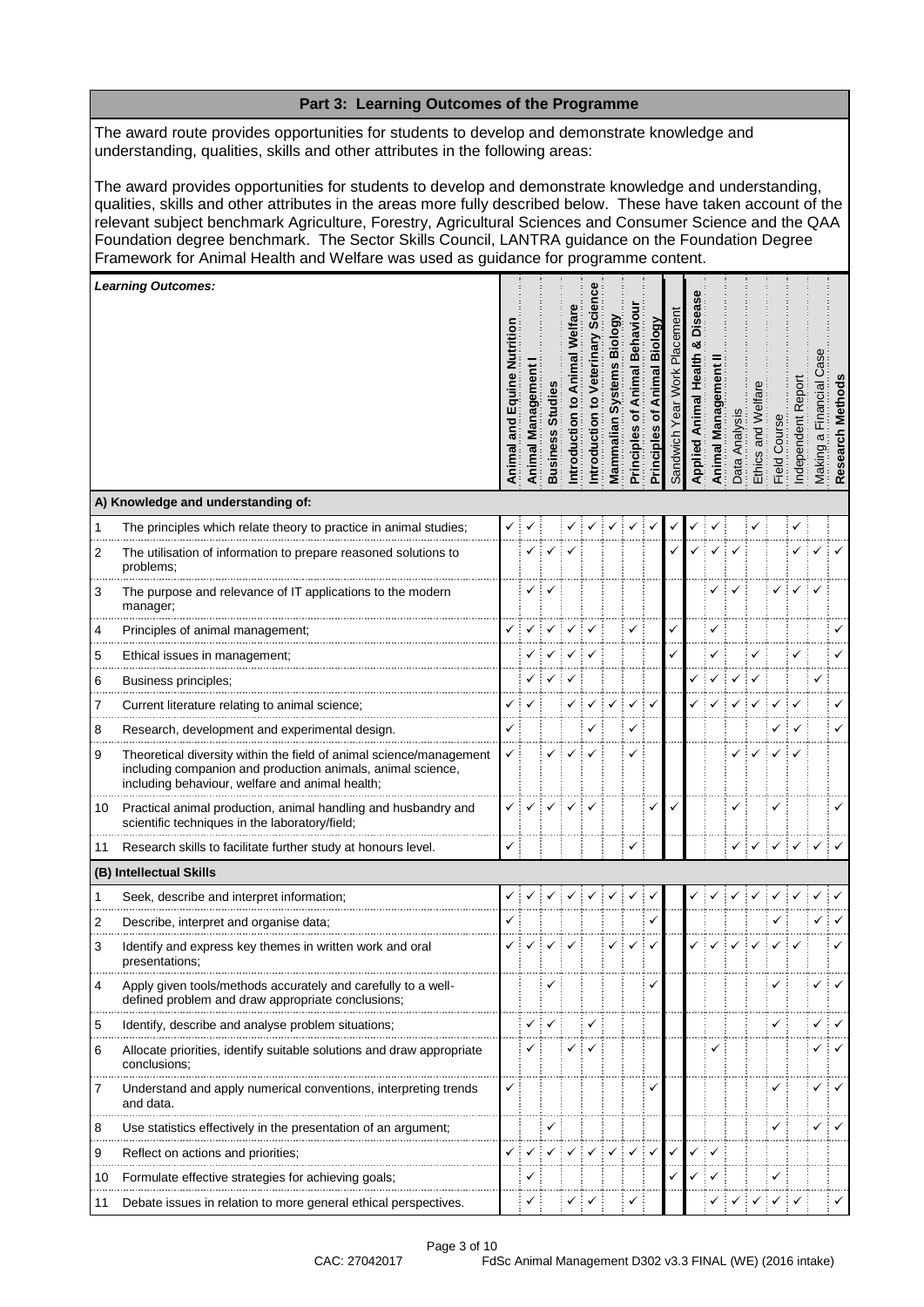|              | <b>Learning Outcomes:</b><br>(C) Subject/Professional/Practical Skills                                                                            | and Equine Nutrition<br>Animal | Managem<br>Animal | Busine: | ntroduction | ntroduction | ₫<br>m<br>ian<br>Vlammal | Behav<br>mal<br>៊<br>Principles | Biology<br>৳<br>Principles | ilda | Animal | $\overline{\omega}$<br>ಗೆ | Ethics | Cou<br>Field <sup>1</sup> | त्त<br>$\omega$<br>တ |  |
|--------------|---------------------------------------------------------------------------------------------------------------------------------------------------|--------------------------------|-------------------|---------|-------------|-------------|--------------------------|---------------------------------|----------------------------|------|--------|---------------------------|--------|---------------------------|----------------------|--|
| $\mathbf{1}$ | Prepare students for employment in the animal industry;                                                                                           |                                |                   |         |             |             |                          |                                 |                            |      |        |                           |        |                           |                      |  |
| 2            | Provide a balance between breadth and specialist training and<br>include a grounding in applied principles;                                       |                                |                   |         |             |             |                          |                                 |                            |      |        |                           |        |                           |                      |  |
| 3            | Develop vocational and practical skills, knowledge and<br>understanding which enable students to be competent to relevant<br>industry standards:  |                                |                   |         |             |             |                          |                                 |                            |      |        |                           |        |                           |                      |  |
| 4            | Assist students to be adaptable to the changing demands of<br>business and society;                                                               |                                |                   |         |             |             |                          |                                 |                            |      |        |                           |        |                           |                      |  |
| 5            | Allow students to choose from a range of options appropriate to<br>their needs, while maintaining a coherent programme of study;                  |                                |                   |         |             |             |                          |                                 |                            |      |        |                           |        |                           |                      |  |
| 6            | Provide an opportunity for students to acquire professional<br>qualifications necessary for future employment.                                    |                                |                   |         |             |             |                          |                                 |                            |      |        |                           |        |                           |                      |  |
|              | (D) Transferable skills and other attributes                                                                                                      |                                |                   |         |             |             |                          |                                 |                            |      |        |                           |        |                           |                      |  |
| 1            | Communicate technical information clearly in a written format,<br>within time constraints and in a high pressure environment;                     |                                |                   |         |             |             |                          |                                 |                            |      |        |                           |        |                           |                      |  |
| 2            | Communicate verbally accurately, clearly and appropriately to a<br>variety of audiences demonstrating use of appropriate academic<br>terminology; |                                |                   |         |             |             |                          |                                 |                            |      |        |                           |        |                           |                      |  |
| 3            | Manage own time effectively and identify and achieve individual<br>goals when completing a task for a given deadline;                             |                                |                   |         |             |             |                          |                                 |                            |      |        |                           |        |                           |                      |  |
| 4            | Identify individual goals and responsibilities and assume<br>responsibility for one's actions;                                                    |                                |                   |         |             |             |                          |                                 |                            |      |        |                           |        |                           |                      |  |
| 5            | Demonstrate the skills necessary for self-managed and lifelong<br>learning; and;                                                                  |                                |                   |         |             |             |                          |                                 |                            |      |        |                           |        |                           |                      |  |
| 6            | Allocate tasks for self, individuals and a team and perform in a<br>manner appropriate to these roles and responsibilities.                       | ✓                              |                   |         |             |             |                          |                                 | ✓                          |      |        |                           |        | ✓                         |                      |  |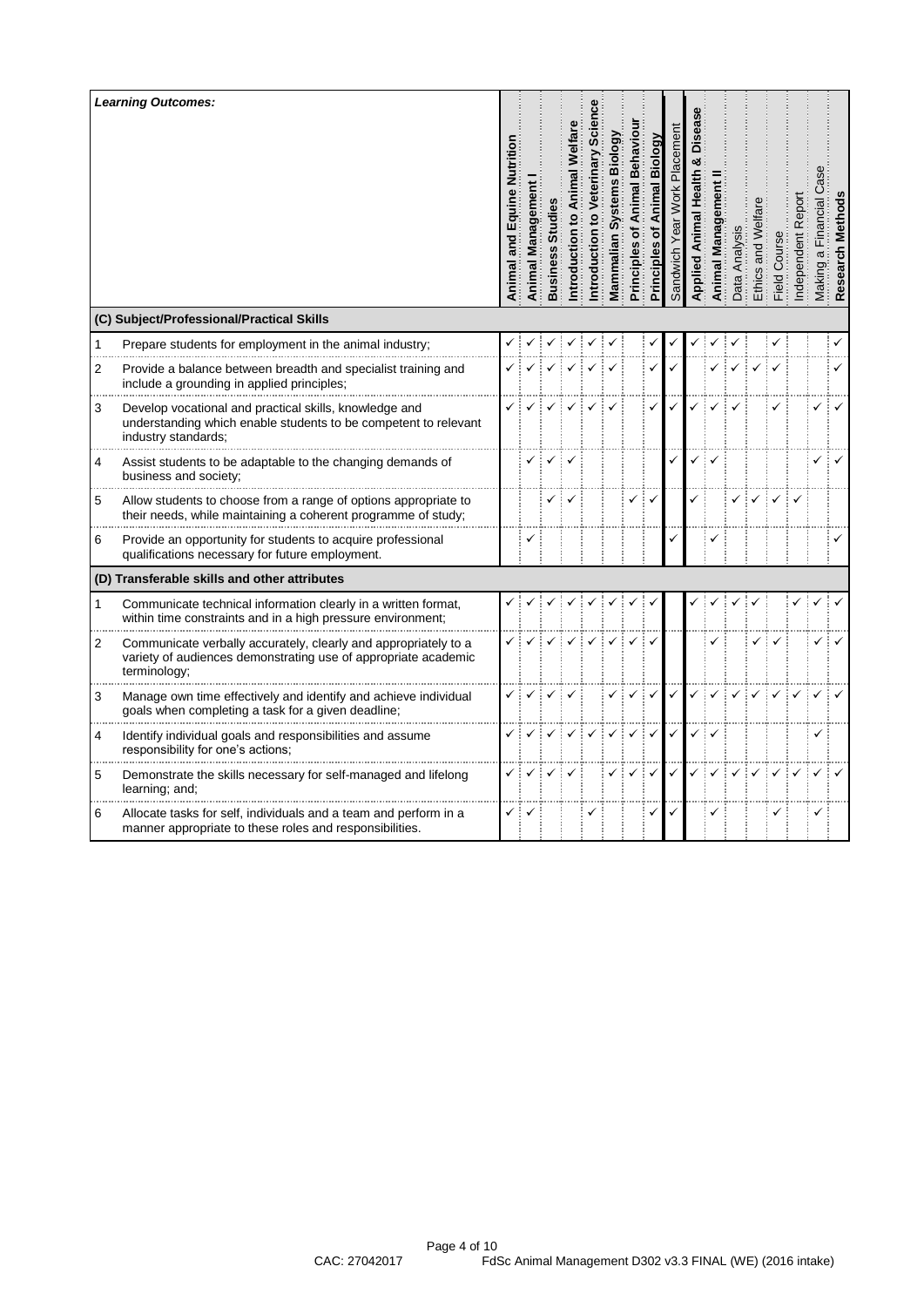## **Part 4: Student Learning and Student Support**

*Teaching and learning strategies to enable learning outcomes to be achieved and demonstrated* On year 1 of the FdSc Animal Management programme teaching is a mix of 24% scheduled, 70% independent and 6% placement learning.

#### *Scheduled learning*

Includes lectures, seminars, tutorials, project supervision, demonstration, practical classes and workshops; fieldwork; external visits; work-based learning. Scheduled sessions may vary slightly depending on the module choices made.

#### *Independent learning*

Includes hours engaged with essential reading, case study preparation, assignment preparation and completion etc. These sessions constitute an average time per level as indicated in the table below. Scheduled sessions may vary slightly depending on the module choices made.

#### *Placement learning*

May include a practice placement, other placement, year abroad. This constitutes an average per level as indicated below.

#### *Virtual Learning Environment (VLE), or equivalent*

This specification is supported by a VLE where students will be able to find all necessary module information. Direct links to information sources will also be provided from within the VLE.

| <b>Module Title</b>                        | Scheduled (%)  | Independent (%) | Placement (%)  |
|--------------------------------------------|----------------|-----------------|----------------|
| Animal and Equine Nutrition                | 24             | 76              | $\Omega$       |
| Animal Management I                        | 27             | 33              | 40             |
| <b>Business Studies</b>                    | 24             | 76              | $\Omega$       |
| Introduction to Animal Welfare             | 24             | 76              | $\mathbf{0}$   |
| Introduction to Veterinary Science         | 24             | 76              | 0              |
| Mammalian Systems Biology                  | 24             | 76              | $\Omega$       |
| Principles of Animal Behaviour             | 24             | 76              | 0              |
| Principles of Animal Biology               | 24             | 76              | $\Omega$       |
| Sandwich Year Work Placement               | $\overline{0}$ | $\mathbf{0}$    | 100            |
| <b>Animal Management II</b>                | 27             | 33              | 40             |
| <b>Applied Animal Health &amp; Disease</b> | 24             | 76              | $\mathbf{0}$   |
| Data Analysis                              | 24             | 76              | $\overline{0}$ |
| <b>Ethics and Welfare</b>                  | 24             | 76              | $\overline{0}$ |
| <b>Field Course</b>                        | 24             | 76              | $\overline{0}$ |
| <b>Independent Report</b>                  | 24             | 76              | $\Omega$       |
| <b>Making a Financial Case</b>             | 24             | 76              | $\mathbf{0}$   |
| <b>Research Methods</b>                    | 24             | 76              | $\Omega$       |

#### *Careers*

To support learner's career preparations, UWE careers personnel visit Weston on a regular basis and the students can use all the UWE Careers on line resources as well as see Careers staff at Frenchay and other campuses. Tutors will also offer subject specific careers advice through module sessions or individual tutorials. Careers Fairs are arranged periodically to allow students to engage directly with employers from the industry sector.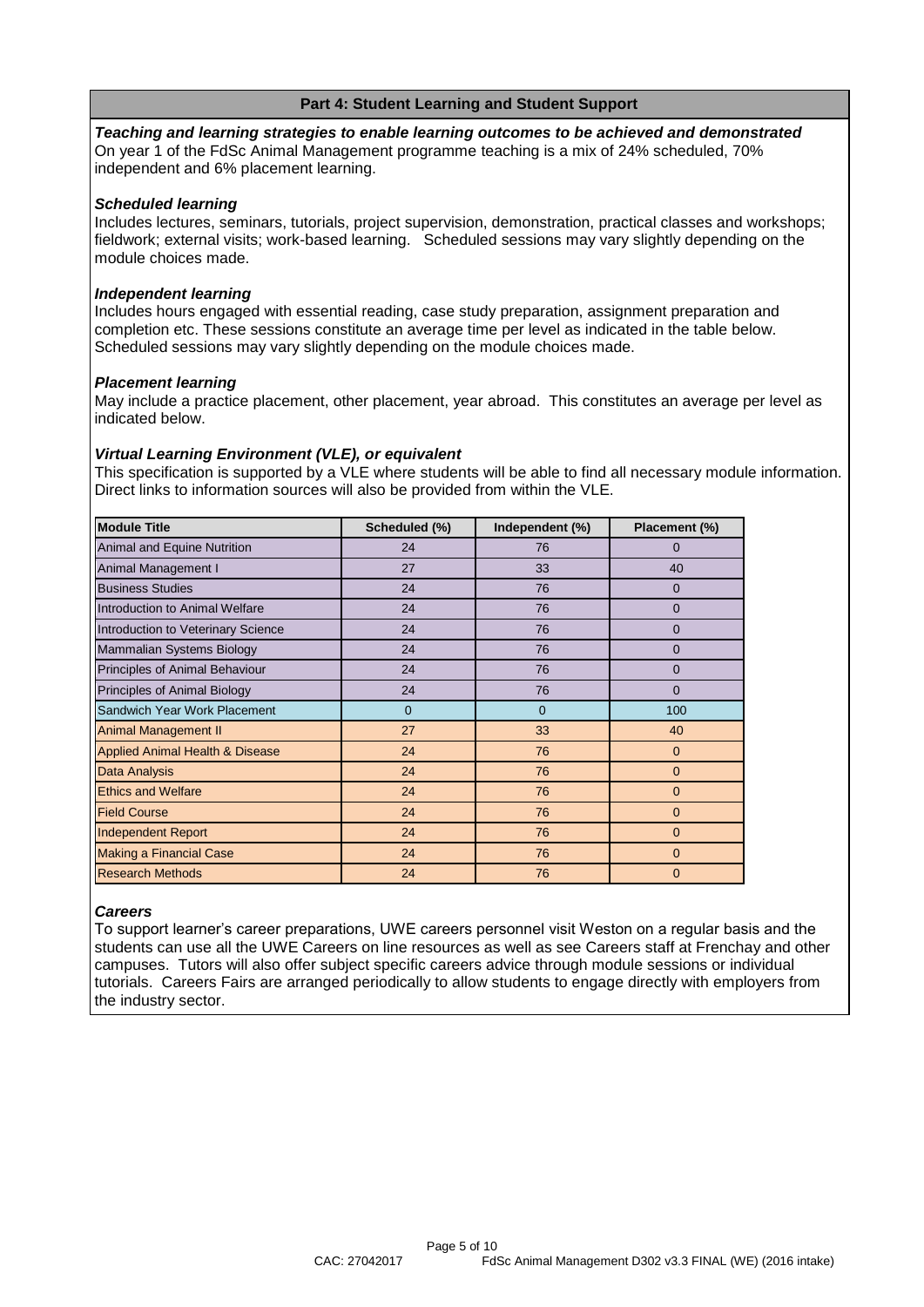# **Description of any Distinctive Features**

The purpose of the programme is to provide a balance of vocational and academic study that is intellectually challenging, vocationally relevant, and provides a foundation for pursuing a career in animal science.

The programme has been designed to build on the competencies of a wide spectrum of students who should be capable of taking up appropriate positions of responsibility within the range of vocational opportunities to be found operating in the animal science industry. There has been substantial employer input in the design of the programme through vocational panels representing employers from the local area, thus identifying employers' needs and current skills gaps.

In the Foundation degree programme, academic knowledge and understanding reinforces and supports the development of vocational skills to equip the student to meet the needs of employers. The programme embraces the Government's commitment to the expansion of higher education. The flexibility of the Foundation Degree allows people already in work to engage in higher education whilst making full use of, and awarding credit for, prior experiential learning within the working environment. The Foundation Degree also provides a pathway for lifelong learning and the opportunity to progress to Honours degree programmes.

Students undertake two vocationally based modules within their programme which contribute to the overall ethos of work related learning that forms the basis of the Foundation Degree. Level 1 students undertake 'Animal Management I', which prepares the student for work, during which all students undertake a six week work placement (or part-time equivalent) in a relevant industry.

Knowledge and understanding from this work-based learning underpins level 2 'Animal Management II' which helps the student to identify how businesses are run and prepares the student for future careers. As part of this module students compile a portfolio that reflects the work placement providers' organisation or business (how it was run, how decisions were made, etc) which is assessed, along with a portfolio of evidence of the skills gained and work placement hours (six weeks full time, or part-time equivalent) completed.

Students are supported during the programme through online web-based support such as the Virtual Learning Environment (VLE) and Digital collection, and individual tutorial sessions with a designated tutor.

A range of modules will be complimented by collaborative delivery with Hartpury College staff and cross college teaching. This will include trips to Hartpury College for specific lectures and the use of resources to compliment delivery from Weston College in partnership with Badgworth Arena.

## **Part 5: Assessment**

Approved variant to University **Academic Regulations and Procedures** 

#### **Assessment Strategy**

Assessment strategy to enable the learning outcomes to be achieved and demonstrated:

This Foundation Degree offers both a traditional form of assessment with both formative and summative assessment during delivery of science based theoretical modules and modules that rely upon the students' capacity to draw upon their experience of the workplace. This practical professional experience, whether paid or unpaid, is essential for success on this Foundation Degree.

Formal assessment currently includes the following:

- 1 a range of small scale enquiries based in the workplace;
- 2 reflective and evaluative accounts or audits of initiatives, interventions, specific practices that might take place in the workplace;
- 3 creation of portfolios that evidence the experiences occurring in the workplace through completion of witness statements, observational reports, reports on practice, logs and journals, planning documents etc.;
- 4 written assignments, essays and prepared papers with further reading to enhance insight to a specific topic area;
- 5 examination of the core scientific principles underpinning practice;<br>6 oral presentations and posters on module related topics.
- oral presentations and posters on module related topics.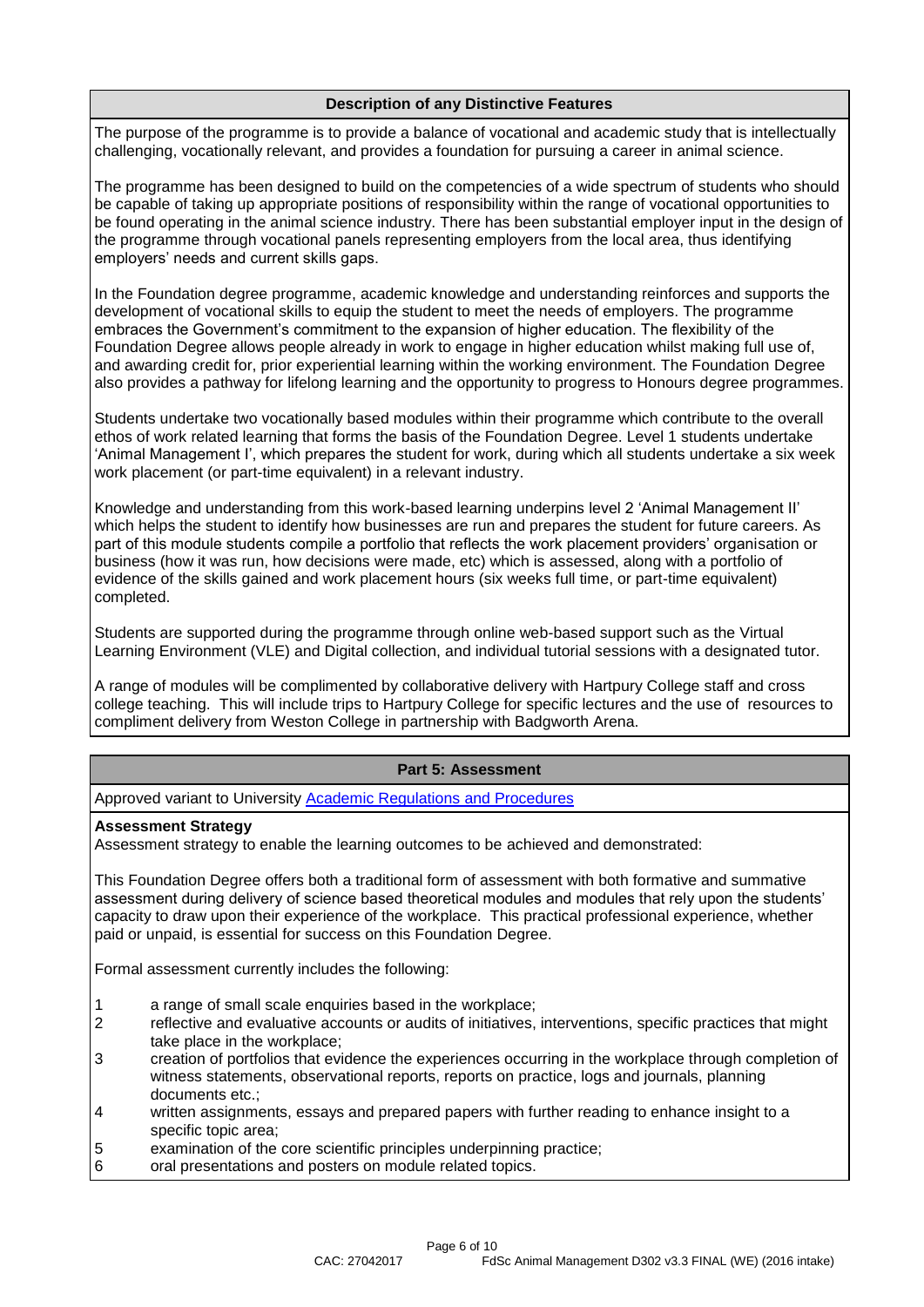The assessment criteria are stated within handbooks and made evident with individual assignments. All feedback will relate to individual learning outcomes in order to develop students' capacity to reflect and improve performance during the course of the programme.

In line with the College's commitment to facilitating equal opportunities, a student may apply for alternative means of assessment if appropriate. Each application will be considered on an individual basis taking into account learning and assessment needs. For further information regarding this please refer to the VLE.

The programme encompasses a range of **assessment methods** including; written assignments and examinations, practical and oral examinations, laboratory reports and notebooks. These are detailed in the following assessment map:

#### **Assessment Map for FdSc Animal Management**

|                                                         |                                           | Type of Assessment*        |                                                |                      |                |                                |                                        |                    |                                                     |              |                                      |
|---------------------------------------------------------|-------------------------------------------|----------------------------|------------------------------------------------|----------------------|----------------|--------------------------------|----------------------------------------|--------------------|-----------------------------------------------------|--------------|--------------------------------------|
|                                                         |                                           | <b>Unseen Written Exam</b> | Open Book Written Exam<br>(eg Case Study Exam) | n-Class Written Test | Practical Exam | Practical Skills<br>Assessment | Oral assessment and/or<br>presentation | Written Assignment | Report/Project (eg<br>_aboratory/Field<br>Votebook) | Dissertation | Portfolio (eg practice<br>portfolio) |
| <b>Compulsory</b>                                       | <b>Animal and Equine Nutrition</b>        | A(50)                      |                                                |                      |                |                                |                                        | B(50)              |                                                     |              |                                      |
| <b>Modules</b><br>Level 1                               | <b>Animal Management I</b>                |                            |                                                |                      |                |                                |                                        |                    | B<br>(100)                                          |              | A<br>(P/F)                           |
|                                                         | <b>Business Studies</b>                   |                            |                                                |                      |                |                                | A (25)                                 | B (75)             |                                                     |              |                                      |
|                                                         | <b>Introduction to Animal Welfare</b>     | A (50)                     |                                                |                      |                |                                |                                        | B (50)             |                                                     |              |                                      |
|                                                         | <b>Introduction to Veterinary Science</b> |                            | $B(60)$ A $(40)$                               |                      |                |                                |                                        |                    |                                                     |              |                                      |
|                                                         | <b>Mammalian Systems Biology</b>          |                            |                                                |                      | A(40)          |                                |                                        |                    | B(60)                                               |              |                                      |
|                                                         | <b>Principles of Animal Behaviour</b>     |                            |                                                |                      |                |                                | A(40)                                  | B(60)              |                                                     |              |                                      |
|                                                         | <b>Principles of Animal Biology</b>       | A(50)                      |                                                |                      |                |                                |                                        |                    | B(50)                                               |              |                                      |
| <b>Optional Year</b>                                    | <b>Sandwich Year Work Placement</b>       |                            |                                                |                      |                |                                |                                        |                    |                                                     |              | A<br>(100)                           |
| <b>Compulsory</b><br><b>Module</b>                      | <b>Animal Management II</b>               |                            |                                                |                      |                |                                |                                        |                    | B(50)                                               |              | A(50)                                |
| Level <sub>2</sub>                                      | Applied Animal Health & Disease           | A(60)                      |                                                |                      |                |                                |                                        | B(40)              |                                                     |              |                                      |
|                                                         | <b>Research Methods</b>                   |                            | A (50)                                         |                      |                |                                |                                        |                    | B (50)                                              |              |                                      |
| <b>Optional</b><br><b>Modules</b><br>Level <sub>2</sub> | <b>Data Analysis</b>                      |                            |                                                |                      |                |                                |                                        |                    |                                                     |              | A<br>(100)                           |
|                                                         | <b>Ethics and Welfare</b>                 | A (50)                     |                                                |                      |                |                                | B(50)                                  |                    |                                                     |              |                                      |
|                                                         | <b>Field Course</b>                       |                            |                                                |                      |                |                                | A (25)                                 |                    | B (75)                                              |              |                                      |
|                                                         | <b>Independent Report</b>                 |                            | A (25)                                         |                      |                |                                |                                        |                    | B (75)                                              |              |                                      |
|                                                         | <b>Making a Financial Case</b>            |                            |                                                |                      |                |                                |                                        | A<br>(100)         |                                                     |              |                                      |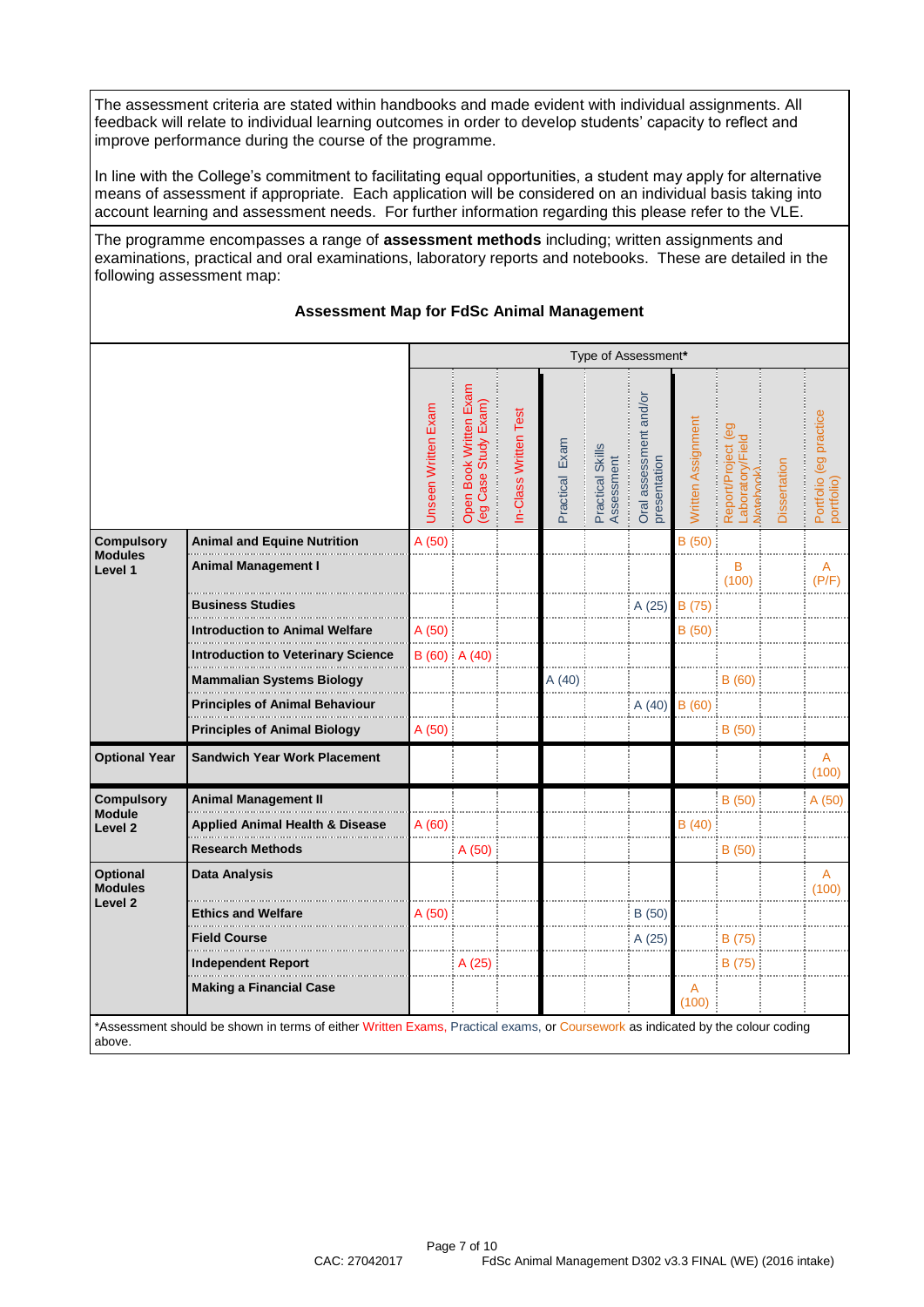This structure diagram demonstrates the student journey from Entry through to Graduation for a typical **full time student**, including:

**Part 6: Programme Structure**

1 level and credit requirements<br>2 interim award requirements

2 interim award requirements<br>3 module diet, including comp

3 module diet, including compulsory and optional modules

*Note:*As discussed with a personal tutor, Principles of Animal Biology is a requirement if a student does not hold A-level Biology grade E or above, or equivalent.

| <b>ENTRY</b>           | <b>Compulsory Modules</b>                                                                                                                                                                                                                                                                                                                                                                 | <b>Optional Modules</b>                                                                                                                                                                                                                                                            | <b>Interim Awards</b>                                                                                                                                                                                                                                                                                                                                                                                                                                                     |
|------------------------|-------------------------------------------------------------------------------------------------------------------------------------------------------------------------------------------------------------------------------------------------------------------------------------------------------------------------------------------------------------------------------------------|------------------------------------------------------------------------------------------------------------------------------------------------------------------------------------------------------------------------------------------------------------------------------------|---------------------------------------------------------------------------------------------------------------------------------------------------------------------------------------------------------------------------------------------------------------------------------------------------------------------------------------------------------------------------------------------------------------------------------------------------------------------------|
| $\overline{ }$<br>Year | Animal and Equine Nutrition<br>(UINXQ9-15-1)<br>Animal Management I (UINVLL-30-1)<br>Business Studies (UINXQY-15-1)<br>Introduction to Animal Welfare<br>(UINXK9-15-1)<br>Introduction to Veterinary Science<br>(UINXR3-15-1)<br>Mammalian Systems Biology<br>(UINXR4-15-1)<br>Principles of Animal Behaviour<br>(UINXQ5-15-1)<br>Principles of Animal Biology<br>(UINXK8-15-0) (Level 0) |                                                                                                                                                                                                                                                                                    | Certificate in Animal Management<br>Credit Requirements: 60 credits at<br>level 0 or above of which not less<br>than 50 are at level 1 or above.<br>Cert HE Animal Management<br>Credit Requirements: 120 credits at<br>level 0 or above of which not less<br>than 100 are at level 1 or above<br><b>TARGET AWARD</b><br><b>FdSc Animal Management</b><br>Credit Requirements: 240 credits at<br>level 0 or above of which not less<br>than 2200 are at level 1 or above. |
| Optional<br>Year<br>БЭ | Sandwich Year Work Placement (UINVK6-15-2)                                                                                                                                                                                                                                                                                                                                                |                                                                                                                                                                                                                                                                                    | and not less than 100 are at level 2<br>or above, to include all compulsory<br>modules, with the exception of<br>Sandwich Year Work Placement.                                                                                                                                                                                                                                                                                                                            |
| $\sim$<br>Year         | Animal Management II<br>(UINVK9-30-2)<br>Applied Animal Health & Disease<br>(UINXSN-30-2)<br>Research Methods (UINXPU-15-2)                                                                                                                                                                                                                                                               | Students are normally required to<br>select 45 credits from the optional<br>modules listed below:<br>Data Analysis (UINXPW-15-2)<br>Independent Report (UINXRX-15-2)<br>Ethics and Welfare (UINXSW-15-2)<br>Field Course (UINXSY-15-2)<br>Making a Financial Case<br>(UINVK8-15-2) | <b>TARGET AWARD</b><br>FdSc Animal Management (SW)<br>Credit Requirements: 240 credits at<br>level 0 or above of which not less<br>than 200 are at level 1 or above, and<br>not less than 100 are at level 2 or<br>above, to include all compulsory<br>modules and Sandwich Year Work<br>Placement                                                                                                                                                                        |
| <b>GRADUATION</b>      |                                                                                                                                                                                                                                                                                                                                                                                           |                                                                                                                                                                                                                                                                                    |                                                                                                                                                                                                                                                                                                                                                                                                                                                                           |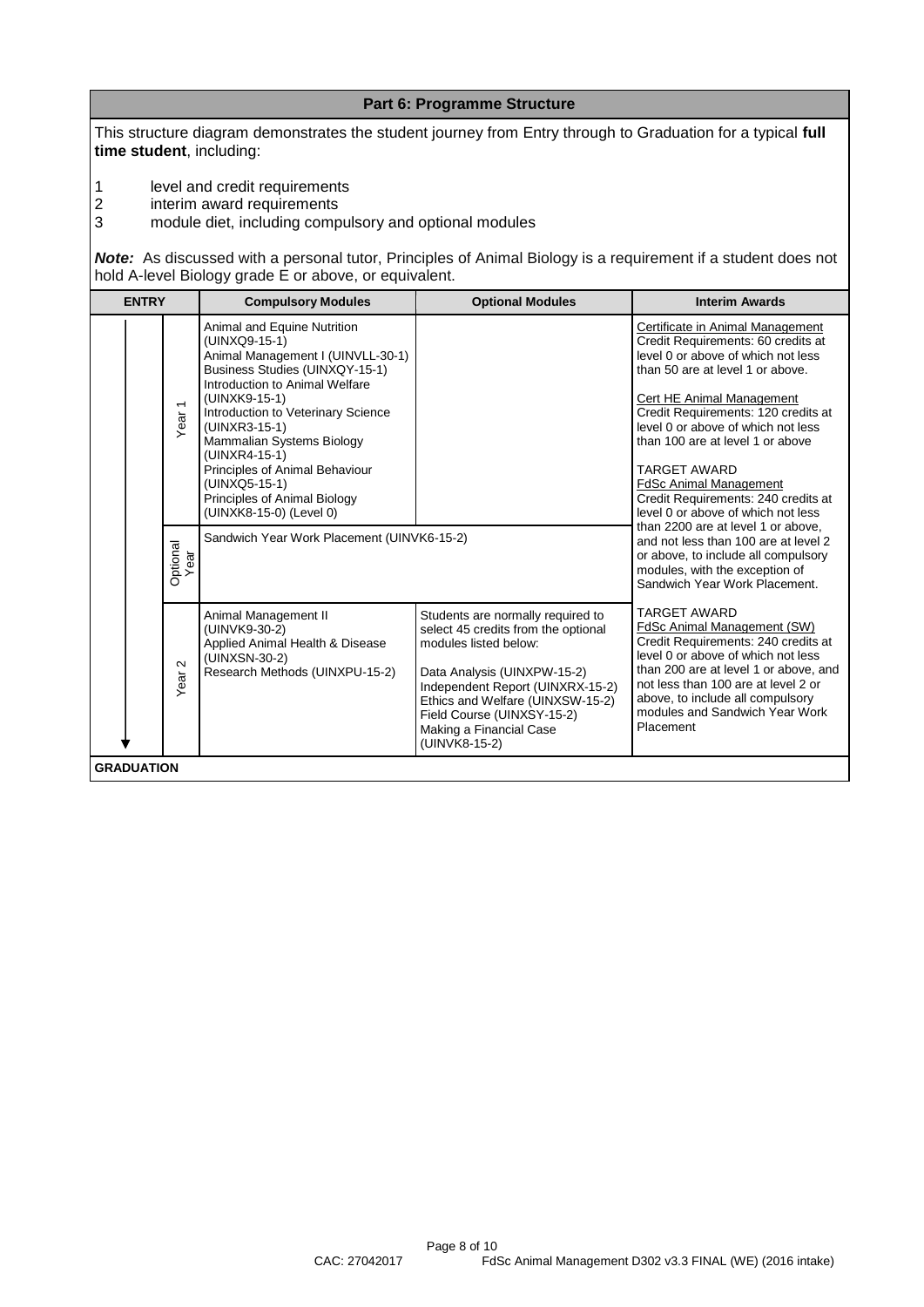# **Part time:**

# The following structure diagram demonstrates the student journey from Entry through to Graduation for a typical **part time student.**

| <b>ENTRY</b> |                          | <b>Compulsory Modules</b>                                                                                                                                                                                                                            | <b>Optional Modules</b>                                                                                                                   | <b>Interim Awards</b>                                                                                                                                                                                                                                                                                  |  |  |  |  |  |  |  |
|--------------|--------------------------|------------------------------------------------------------------------------------------------------------------------------------------------------------------------------------------------------------------------------------------------------|-------------------------------------------------------------------------------------------------------------------------------------------|--------------------------------------------------------------------------------------------------------------------------------------------------------------------------------------------------------------------------------------------------------------------------------------------------------|--|--|--|--|--|--|--|
|              | $\ddot{ }$<br>Year       | Animal Management I (UINVLL-30-1)<br>Introduction to Veterinary Science<br>(UINXR3-15-1)<br>Mammalian Systems Biology<br>(UINXR4-15-1)<br>Principles of Animal Behaviour<br>(UINXQ5-15-1)<br>Principles of Animal Biology<br>(UINXK8-15-0) (Level 0) |                                                                                                                                           | Certificate in Animal Management<br>Credit Requirements: 60 credits at<br>level 0 or above of which not less<br>than 50 are at level 1 or above.<br>Certificate HE Animal Management<br>Credit Requirements: 120 credits at<br>level 0 or above of which not less<br>than 100 are at level 1 or above. |  |  |  |  |  |  |  |
|              | $\overline{2.1}$<br>Year | Animal and Equine Nutrition<br>(UINXQ9-15-1)<br>Applied Animal Health & Disease<br>(UINXSN-30-2)<br>Business Studies (UINXQY-15-1)<br>Introduction to Animal Welfare<br>(UINXK9-15-1)                                                                | Ethics and Welfare (UINXSW-15-2)                                                                                                          | <b>TARGET AWARD</b><br><b>FdSc Animal Management</b><br>Credit Requirements: 240 credits at<br>level 0 or above of which not less<br>than 220 are at level 1 or above, and<br>not less than 100 are at level 2 or<br>above, to include all compulsory                                                  |  |  |  |  |  |  |  |
|              | $\overline{3}$ .<br>Year | Animal Management II<br>(UINVK9-30-2)<br>Research Methods (UINXPU-15-2)                                                                                                                                                                              | Data Analysis (UINXPW-15-2)<br>Independent Report (UINXRX-15-2)<br>Field Course (UINXSY-15-2)<br>Making a Financial Case<br>(UINVK8-15-2) | modules.                                                                                                                                                                                                                                                                                               |  |  |  |  |  |  |  |
|              |                          |                                                                                                                                                                                                                                                      |                                                                                                                                           |                                                                                                                                                                                                                                                                                                        |  |  |  |  |  |  |  |

**GRADUATION**

# **Part 7: Entry Requirements**

The University's Standard Entry Requirements apply with the following additions:

Applicants must provide evidence which demonstrates to the University's satisfaction that they can benefit from study at foundation degree level and are likely to achieve the required standard. Applicants will have achieved five subjects including English, Mathematics and Science at GCSE level grades A-C, or equivalents (functional skills level 2 is considered equivalent to English and Mathematics GCSE Grades A-C for this programme), and current UCAS Tariff Points or equivalent, to normally include a science subject. Applicants will have achieved tariff points as appropriate for the year of entry, which for the academic year 2013/14 was 160 tariff points.

We also welcome applicants from a diverse range of backgrounds who do not have the entry requirements outlined above. The university will consider applicants on the basis of evidence of personal, professional and educational experience which indicates an applicant's ability to meet the demands of an undergraduate degree programme. Applicants with non-standard entry criteria will be reviewed on an individual basis. This will take the form of an individual interview with members of the programme team and possibly the completion of a set task such as a written assignment. Where appropriate experience or learning has been gained prior to enrolment on the programme AL/AEL may be possible.

Applicants whose first language is not English must also gain a minimum IELTS score of 6.0 prior to entry onto the programme.